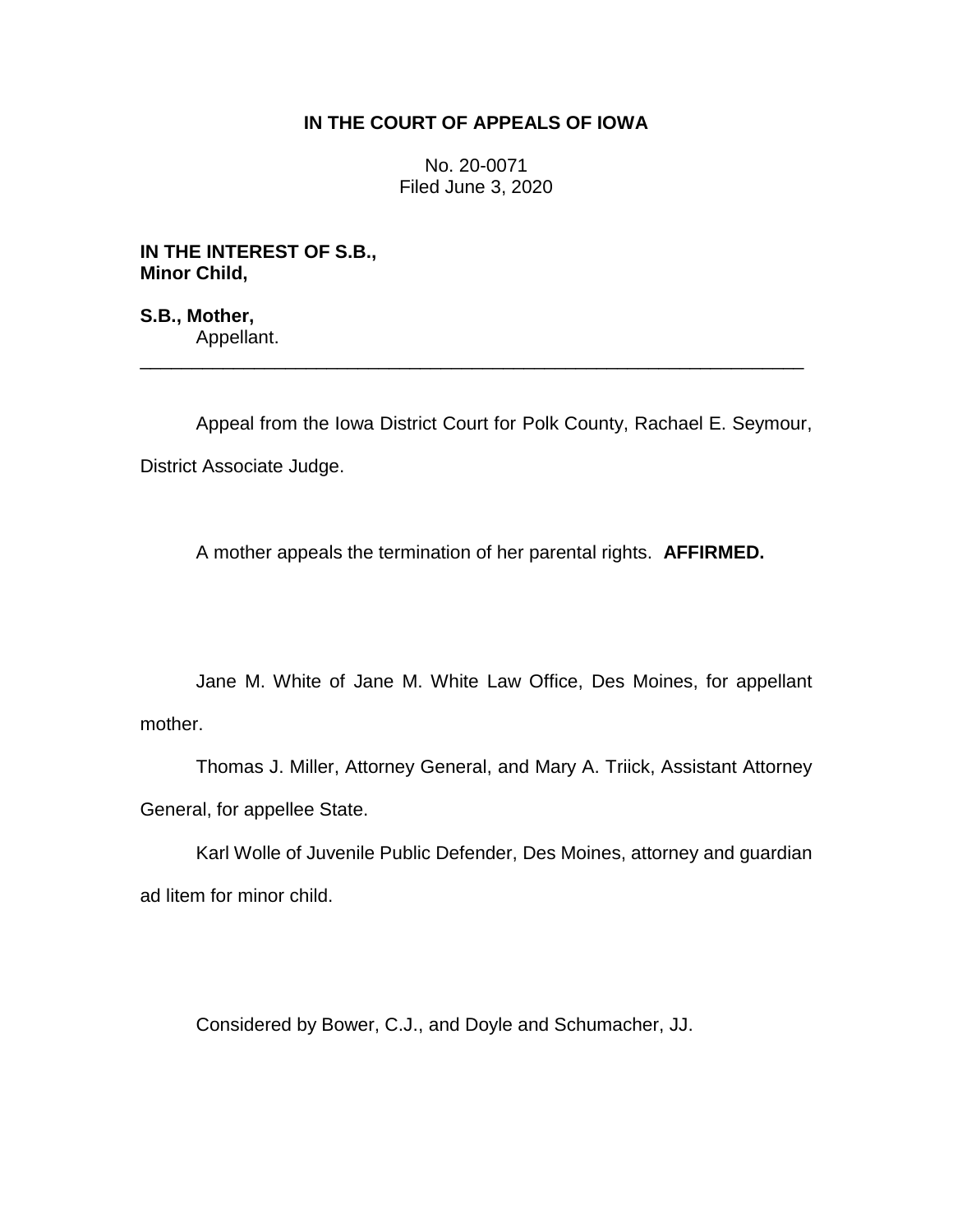### **BOWER, Chief Judge.**

A mother appeals the termination of her parental rights. The mother contests the grounds for termination, claims termination is not in the child's best interests, and requests an additional six months to achieve reunification. We affirm.

#### **I. Background Facts & Proceedings**

S.B. and her husband are parents to a child, born in 2017. In November 2018, the parents placed the child for a time with a family friend because they were unable to care for the child following a major surgery for the mother. In January 2019, the court ordered the child's removal from the parents and placement in foster care. The court noted the parents had a history of domestic violence, the father had untreated substance-abuse problems and mental-health needs, and the mother was suffering from a significant medical condition. The child was adjudicated a child in need of assistance (CINA) in February.

The mother's medical condition affected her ability to participate fully in visitation and services. Due to extended recovery from her surgery, the mother was physically unable to care for her own needs, much less supervise the child alone, and generally struggled with mobility. During visits, she relied on the Family Safety, Risk, and Permanency (FSRP) provider to feed the child and herself, supervise the child's play, and change the child's diaper. Visits were moved from the home in late summer due to concerns of the cleanliness and safety of the home, and the mother struggled to attend visits despite rides being offered by providers and friends.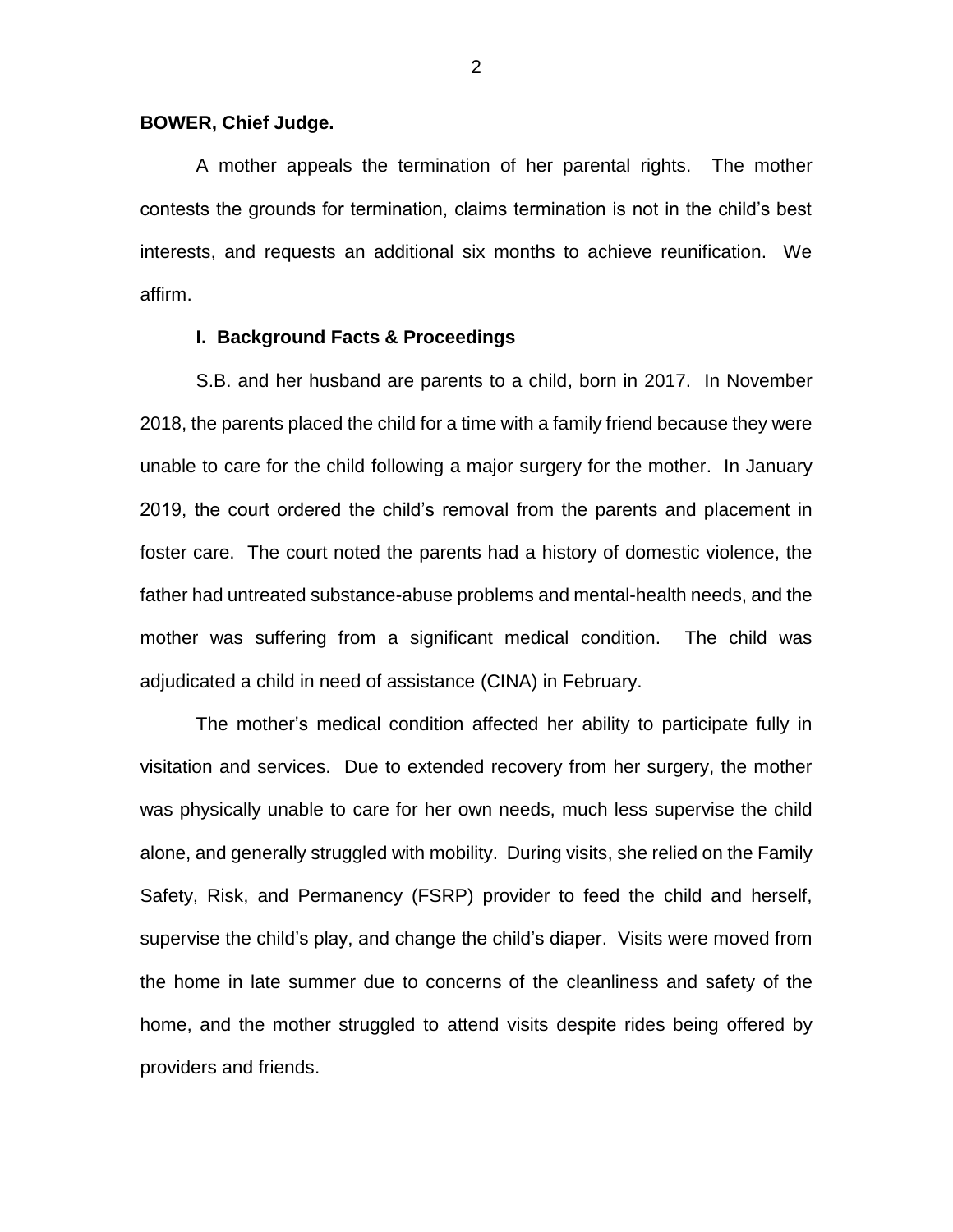The father interfered with the mother's visits and services and did not provide the mother necessary aid in her recuperation. Throughout the case, the father continued his pattern of domestic violence against the mother and regularly used controlled substances. Domestic violence services were offered to both parents, but neither cooperated. Domestic violence incidents continued to occur throughout the case, and the parents continued to live together at the time of the termination hearing.

The court terminated the mother's parental rights under Iowa Code section  $232.116(1)$ (h) (2019).<sup>1</sup> She appeals.

### **II. Standard of Review**

We review termination-of-parental-rights cases de novo. *In re A.M.*, 843 N.W.2d 100, 110 (Iowa 2014). "Grounds for termination must be proven by clear and convincing evidence." *In re J.E.*, 723 N.W.2d 793, 798 (Iowa 2006). The paramount concern in termination proceedings is the best interests of the child. *Id.*

# **III. Analysis**

**A. Grounds for termination.** The mother contends the State has not proved the grounds for termination by clear and convincing evidence. The court terminated her rights under Iowa Code section 232.116(1)(h).

Under Iowa Code section 232.116(1)(h), the court may terminate the rights of a parent to a child if: (1) the child is three years old or younger, (2) the child has been adjudicated a CINA under section 232.96, (3) the child has been out of the parent's custody for at least six of the last twelve months or the last six consecutive months, and (4) "[t]here is clear and convincing evidence that the child cannot be returned to the custody of the child's parents as provided in section 232.102 at the present time."

 $\overline{a}$ <sup>1</sup> The court also terminated the father's parental rights. He does not appeal.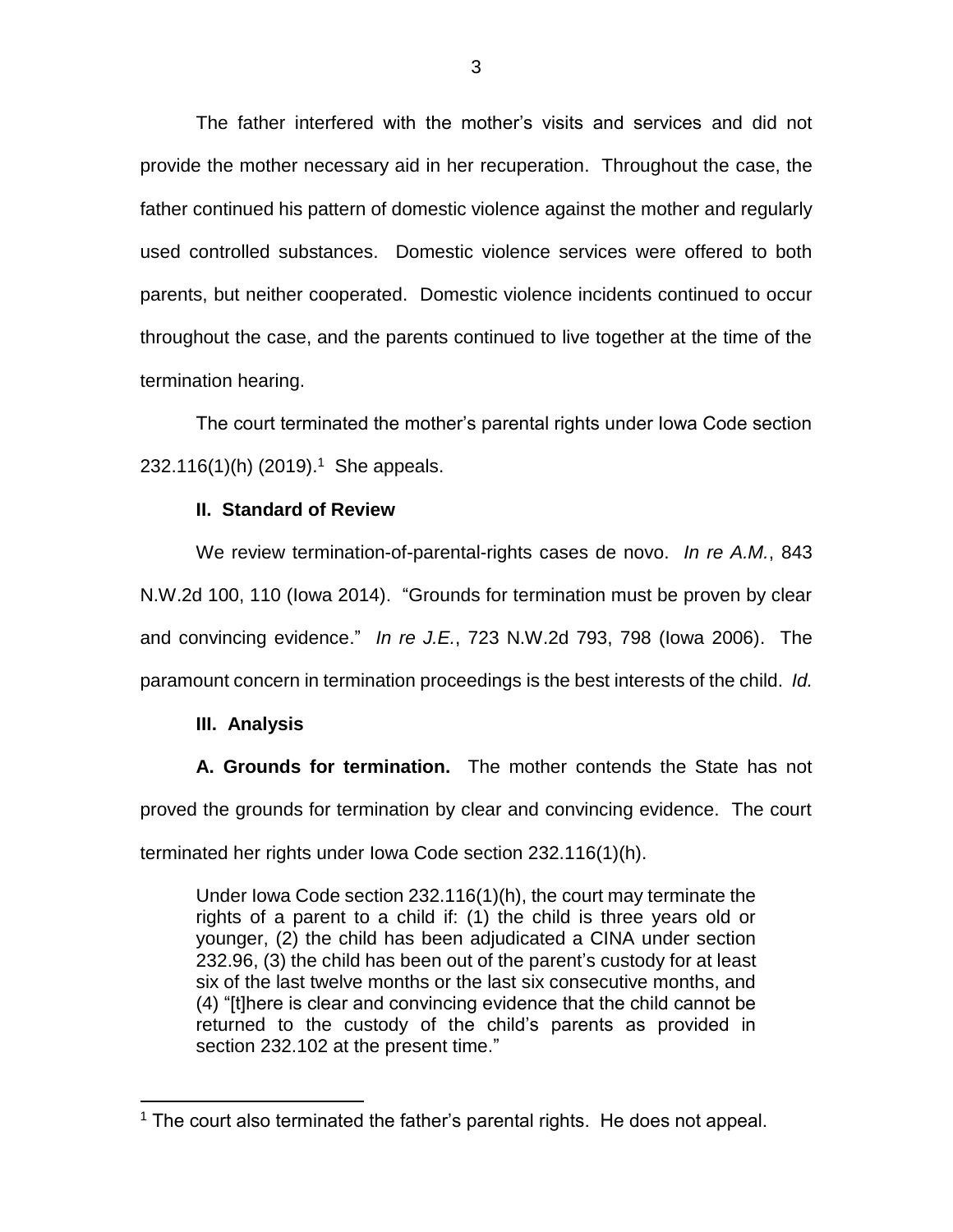*A.M.*, 843 N.W.2d at 110–11 (alteration in original) (quoting Iowa Code § 232.116(1)(h)).

The mother argues there is insufficient evidence of the fourth element. The mother asserts that at the time of termination, she had obtained safe and appropriate housing, <sup>2</sup> her medical conditions were improving, and soon she could care for herself and the child. However, the father also lived in the new apartment and had yet to participate or cooperate with the offered services. The mother had been able to change a diaper for the first time one week before the termination hearing and remained physically unable to care for the child full-time.

Between the father's presence in the home and the mother's inability to fully care for the child on her own, the child could not be returned to the mother at the time of the termination hearing.

**B. Best interests of the child.** The mother claims termination of her parental rights is not in the child's best interests due to the bond between her and the child.

When determining the best interests of the child, we "give primary consideration to the child's safety, to the best placement for furthering the longterm nurturing and growth of the child, and to the physical, mental, and emotional condition and needs of the child." Iowa Code § 232.116(2); *accord A.M.*, 843 N.W.2d at 112. We consider immediate and long term interests, considering the parent's "past performance because it may indicate the quality of care the parent is capable of providing in the future." *J.E.*, 723 N.W.2d at 798 (citation omitted).

 $\overline{a}$ 

<sup>2</sup> The parents had just signed a lease together on a new residence.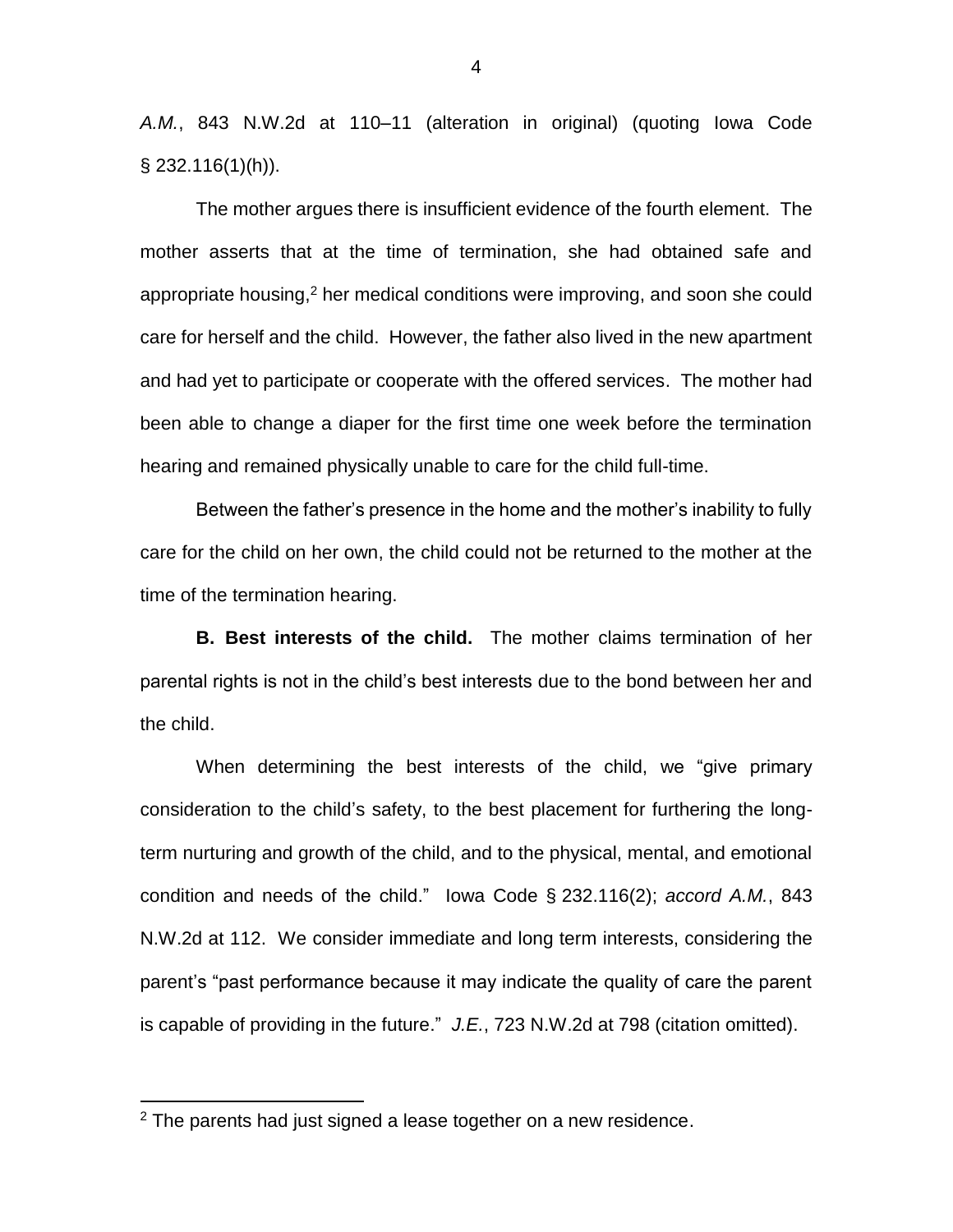We find no evidence the child looks to the mother to provide any sort of care, or that the mother is capable of meeting the child's needs. We do not doubt the mother loves the child, but she is unable to meet her own needs or provide for the child and lacks adequate support to help ensure the child is cared for. The mother continues in an unsafe relationship with the father and has not shown she is able to protect herself or the child from the father's abuse. Termination of the mother's rights is in the child's best interests.

**C. Six-month extension.** Finally, the mother requests additional time to achieve reunification with the child. The mother had another surgery scheduled after the termination hearing, which might improve her mobility. She asserts that once healed from the surgery, she will be able to care for herself and the child and will separate from her abusive husband.

"[O]ur legislature has carefully constructed a time frame to provide a balance between the parent's efforts and the child's long-term best interests." *In re D.W.*, 791 N.W.2d 703, 707 (Iowa 2010). After the statutory time period for termination has passed, termination is viewed with a sense of urgency. *In re C.B.*, 611 N.W.2d 489, 495 (Iowa 2000). While the court may grant an additional six months to achieve reunification, the court must "enumerate the specific factors, conditions, or expected behavioral changes which comprise the basis for the determination that the need for removal of the child from the child's home will no longer exist at the end of the additional six-month period." Iowa Code  $\S$  232.104(2)(b).

Regarding her potential recovery, the mother has not provided any information from her medical providers indicating she would be physically able to